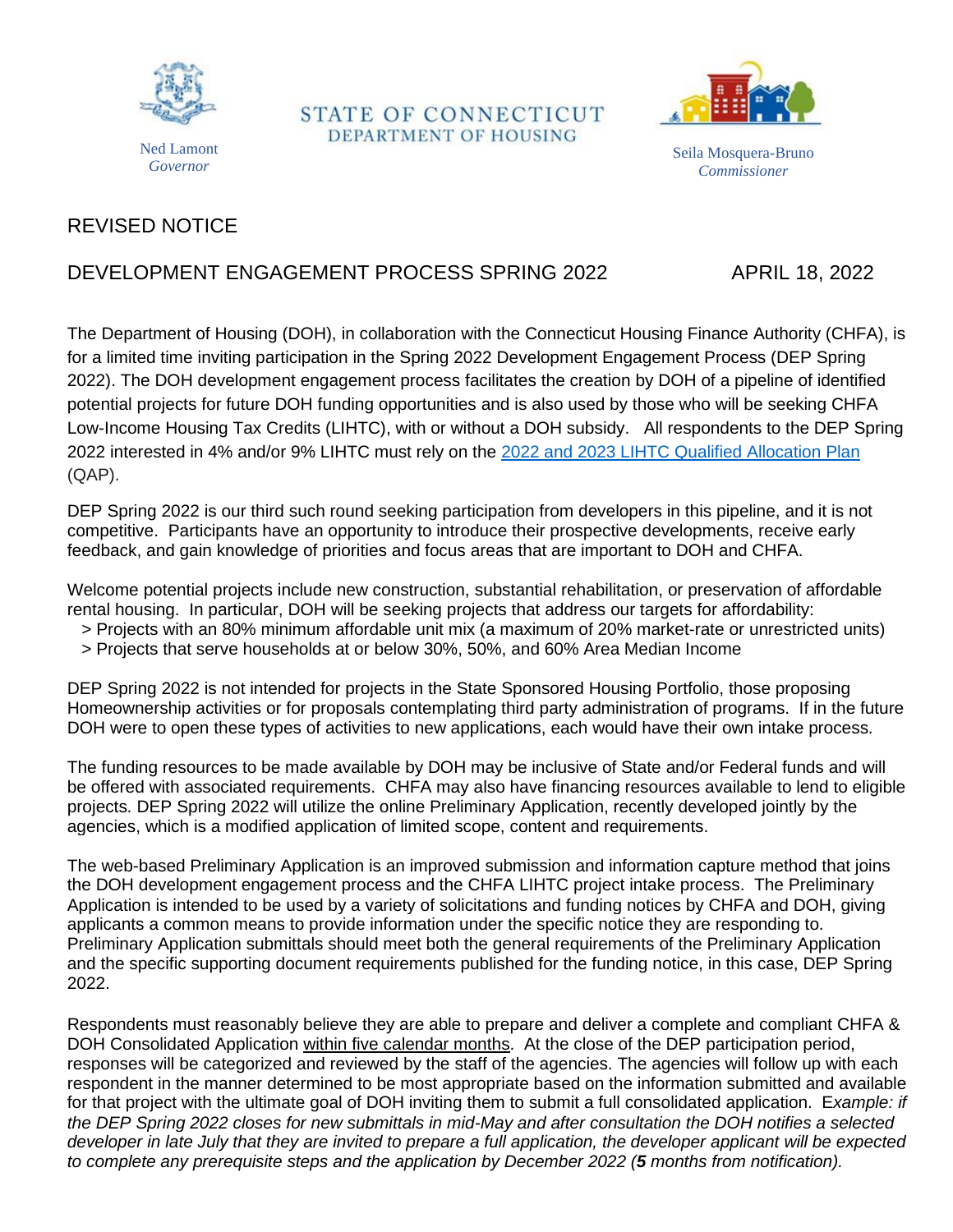#### **REVISED NOTICE DEVELOPMENT ENGAGEMENT PROCESS 2022 APRIL 18, 2022 PAGE 2 OF 3**

For DEP Spring 2022, we are anticipating publishing all necessary guidance and opening for applications on or about April 15, 2022 with a response cut-off deadline of May 15. The basic information in the Notice alone is not enough to complete the Preliminary Application. Interested parties will visit [www.ct.gov/doh](http://www.ct.gov/doh/) and select the 'Funding Opportunities' page on the DOH website, then 'Development Engagement Process Spring 2022' (as of April 15). Follow the detailed Requirements and Instructions for DEP found on that site to submit a Preliminary Application and any required exhibits with additional information. The following are generalized lists of what is and is not required for the DEP.

#### LEVEL OF READINESS REQUIRED FOR DEP 2022 BY THE SUBMISSION DEADLINE

- Predevelopment resources sufficient to meet project needs through to submission of full application
- Site control or a plan to achieve site control within 3 months of DEP Spring 2022 submittal
- Site plan approved or pending municipal approval within 3 months of DEP Spring 2022 submittal
- Project details including tentative unit count by bedroom size and affordability (AMI) levels
- Procurement plan compliant with DOH requirements and acceptable procurement of any development team members under contract
- Procurement and engagement of a Development Consultant or Development Partner
- Basic information on the environmental condition of the site
- Basic information on any required residential or commercial relocation, temporary or permanent
- Rough estimate of project cost, other likely sources and amount of gap DOH assistance requested
- Expectation that a complete Consolidated Application would be ready to submit within 6-8 months of Preliminary Application but certainly within 5 months of DOH notification to make full application.

## NOT REQUIRED FOR DEP 2022 SUBMISSIONS

- Ownership of site or property
- Environmental Site Assessments
- 40% or greater Plans and Specifications
- Fully procured development team
- Prior engagement of the full development team
- Viable Financing Plan or Commitments for other funds
- DOH approval of any relocation plan

### OF NOTE (the fine print):

- DOH refers to Affordable Housing as described in the Connecticut General Statute for Affordable Housing CGS Sec. 8-37pp. Responding parties seeking DOH assistance must be eligible under the statute to apply for DOH financial assistance and the subject project must be an affordable housing activity eligible under the statute.
- Applicants whose Preliminary Application includes 9 %LIHTCs in the capital stack are advised that 9% LIHTCs are awarded only through a highly competitive application process based on program setasides, the point scoring system, and the ranking process outlined in the approved [2022 and 2023 -](https://www.chfa.org/assets/1/6/FINAL_2022-23_QAP_(July_2021).pdf?10215) [LIHTC Qualified Allocation Plan \(QAP\).](https://www.chfa.org/assets/1/6/FINAL_2022-23_QAP_(July_2021).pdf?10215)
- Prospective property owners must, at a minimum, have an active option to purchase or otherwise obtain site control of the project property. Prospective developers must be in partnership with an owner or prospective owner. Prospective consultants must be representing an owner or developer. Speculative interest in a project is not a sufficient relationship to participate in the 2022 DEP.
- The 2020 and 2021 solicitations received overwhelming responses and resulted in over 80 submissions which are expected to result in at least 24 invitations for full application. Also, for dozens of proposals we are working closely with the developer to complete their predevelopment activities. These results do not include projects of the State Sponsored Housing Portfolio.
- Because our process has changed, projects for which a DEP was submitted in 2021 but did not receive an invitation to apply must complete the new Preliminary Application under the DEP 2022 notice and requirements.
- Participation in the DEP does not constitute a commitment of any DOH or CHFA financing or other assistance and matters outside the control of DOH and CHFA could affect any and all expectations and/or representations made in the notice.
- Proposals for the funding of programs for administration are not included in the notice and invitation.